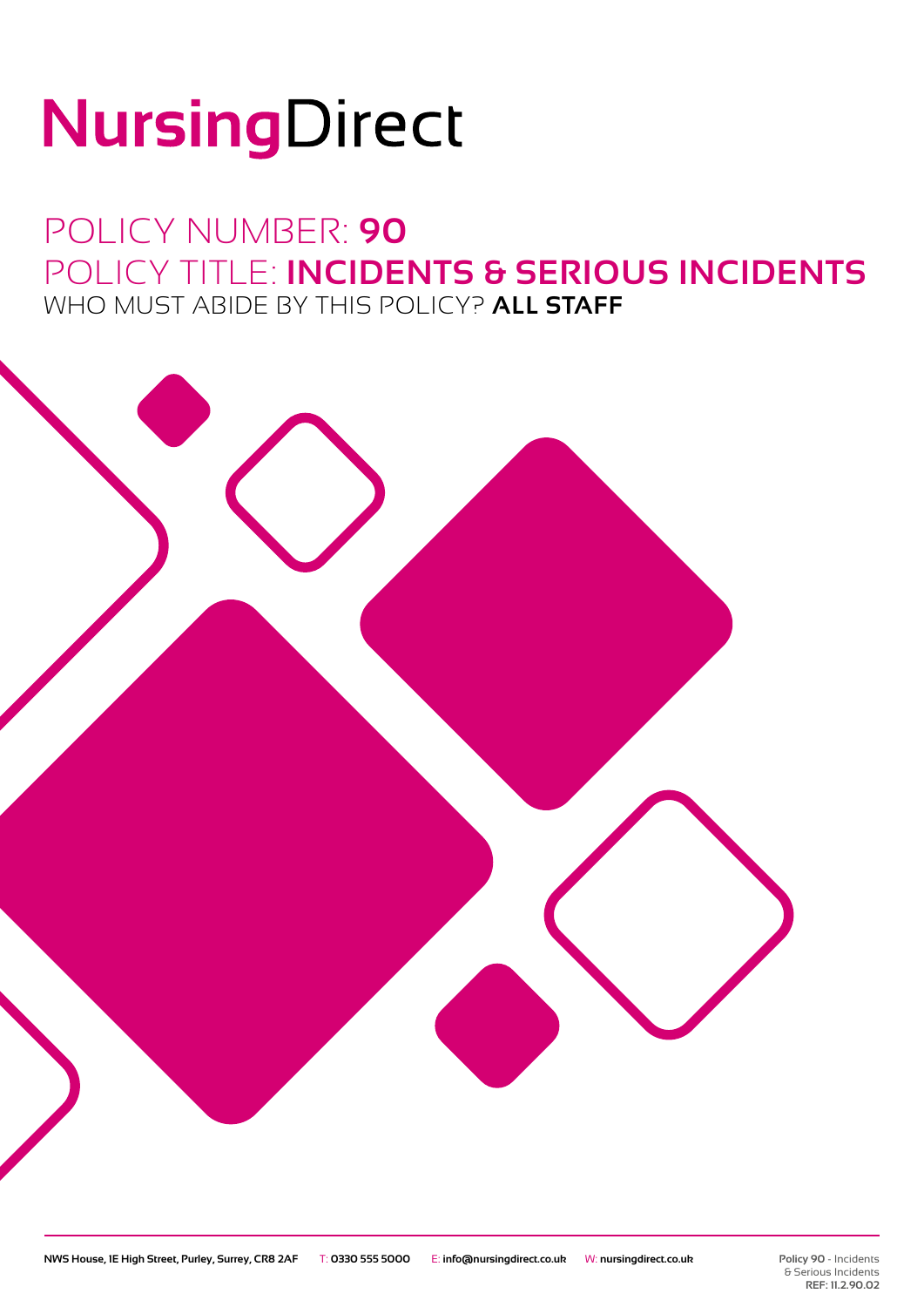## INCIDENTS AND SERIOUS INCIDENTS POLICY

#### **1. INTRODUCTION**

Providing healthcare is not a risk-free endeavour. Incidents, some of which may be serious incidents, will occur and there needs to be systematic measures in place to respond to them. The important things to ensure are that patients are protected; that systems for recording, reporting and classifying incidents are consistent and reliable and there is an appropriate escalation process for the more serious incidents identified.

Processes need to comply with the NHS Commissioning Board Serious Incident framework, and any statutory or regulatory requirements that may apply. It is also important that serious incidents are investigated robustly, that there is feedback to allow learning, to minimise the risk of similar incidents happening again. This policy sits alongside the network's risk management policy and other related policies and guidance on specific issues depending on the nature of the incident, for example Safeguarding Adults.

#### **2. SCOPE AND PURPOSE**

#### **The purpose of this policy is:**

- To provide a uniform approach to the reporting, management, investigation and learning in relation to incidents and Serious Incidents (SIs) across the network.
- To ensure that risks associated with serious incidents are identified and managed in accordance with best practice and in line with the expectations of the NHS Commissioning Board, The NHS Litigation Authority, the Health and Safety Executive, the CQC, Commissioners and the public.
- To ensure that, in dealing with serious incidents, there is clarity over roles and responsibilities, timescale for completing investigations and that the network complies with all requirements for serious incident reporting within the network and to relevant outside agencies.
- To ensure that recommendations are identified and implemented to prevent the recurrence of such incidents and that any relevant learning from the event is captured and disseminated.

#### **3. RESPONSIBILITIES**

#### **The Network Board**

The network board has responsibility for the approval of this policy and ensure that there are adequate governance arrangements in place for the effective reporting, management, investigation and learning from serious incidents within each of the network practices.

#### **Lead GP for Each Practice**

The Lead GP for each practice has overall responsibility to ensuring that appropriate and effective systems for the handling of incidents are in place within their practice. They also need to ensure that those systems meet all relevant statutory requirements and comply with best practice as described in guidance from the Department of Health, NHS Commissioning Body, CQC, Health and Safety Executive and any other relevant external body.

#### **All Practice Staff**

All staff are responsible for following this policy and for reporting incidents and near misses involving services, staff and others.

#### **4. INCIDENTS AND SERIOUS INCIDENTS**

#### **4.1 Incidents**

#### **4.1.1 Key Principles**

Incidents and near misses must be reported and managed in accordance with this policy. The key principles of the incident management process are:

- Any incident or near miss will be dealt with immediately by staff. The person discovering the incident or near miss must take immediate action to deal with the situation.
- A safe environment should be re-established as soon as possible and immediate action taken to ensure safety.
- The risk of recurrence should be considered immediately and actions taken to mitigate in advance of the investigation.
- Any urgent clinical care that may reduce the harmful impact of the incident must be given immediately.
- The incident or near miss must be reported by staff on the incident reporting template in Appendix 1.
- Careful attention should be paid to accurately recording details of the incident, the action taken and anything put in place to prevent or minimise a recurrence. Any witnesses to the incident should be identified.
- When equipment is involved, it must be retained by the person in charge of the area in case it requires inspection.
- The incident report will be reviewed by the designated lead in the practice who will add any information regarding any further action taken and review the severity or harm in accordance with Appendix 2.
- If the incident results in death or sever harm it must be reported to the Clinical & Corporate Governance Lead at the Clinical Commissioning Group (CCG) without delay and at most within 72 hours of the event.

#### **4.1.2 Reporting and Communication**

As soon as the incident has occurred the Practice Manager and/ or Lead GP must be informed. The incident report should be made on the template in Appendix 1 within 2 hours of the incident being identified. In some cases this report may be required to be completed more quickly.

Within 24 hours the designated lead for the practice must review the incident and access for the severity grade for incident or harm (Appendix 2).

#### **The aim of the incident report is to:**

- Provide a summary of what happened and who was involved
- Identify any immediate action taken including clinical or managerial actions necessary to ensure safety
- Share the details with practice staff to support learning and continuous improvement

#### **4.2 Serious Incident**

When an incident occurs that might be considered a serious incident, it is important for practice staff to take immediate action to manage the incident, ensure that information is escalated to the most senior member of staff within the practice to take the lead and escalate to appropriate external agencies.

The principal definition of a serious untoward incident (SUI) is any incident on an NHS site, or elsewhere, whilst in NHS-funded or NHS regulated care involving:

- 1. Patients, relatives or visitors
- 2. Staff
- 3. Contractors working for the NHS, equipment, building or property **and which may or has:**
	- Resulted in death (this includes deaths from suspected suicide/ suicide or homicide) or serious injury or was life-threatening
	- Contributed to a pattern of reduced standard of care
	- Involved a hazard to public health
	- Caused serious disruption to services
	- Caused significant damage to the reputation of an NHS organisation or its staff
	- Caused significant damage to NHS assets
	- Involved fraud or suspected fraud (the procedure in HSC 1999/062 and associated MOU (NHS CFS and ACPO, 2002) must also be observed in parallel)
	- Given rise to a significant claim for damages
- Involved the suspension of a member of staff, or a student, on care/clinical, professional or managerial issues/when a 'healthcare professional alert' notice has been issued ("Healthcare Professionals Alert Notice Directions, 2006) or referral to a Professional Regulatory Body
	- Involvement of external investigation agencies ( Police, HSE, Healthcare Commission, CSCI)
	- Raised severe criticism by an external body e.g. Coroner's inquest, Parliamentary and Healthcare Ombudsman, Mental Health Act Commissions, Care Quality Commission
	- Raises concerns regarding Article 2 European Court of Human Rights (ECHR) (arguable breach of duty to protect life)

The above list is not exhaustive however by its shear nature it can be classed as far more serious than the more common **SIGNIFICANT EVENT**.

#### **4.2.1 Immediate Management of Serious Incidents**

All principles noted above in 4.1.1 need to be followed and additionally:

- The needs of the service users and their family/carers are the first priority.
- Support needs of any staff involved in the incident should also be considered any staff who have experienced a distressing or upsetting incident should be ordered support.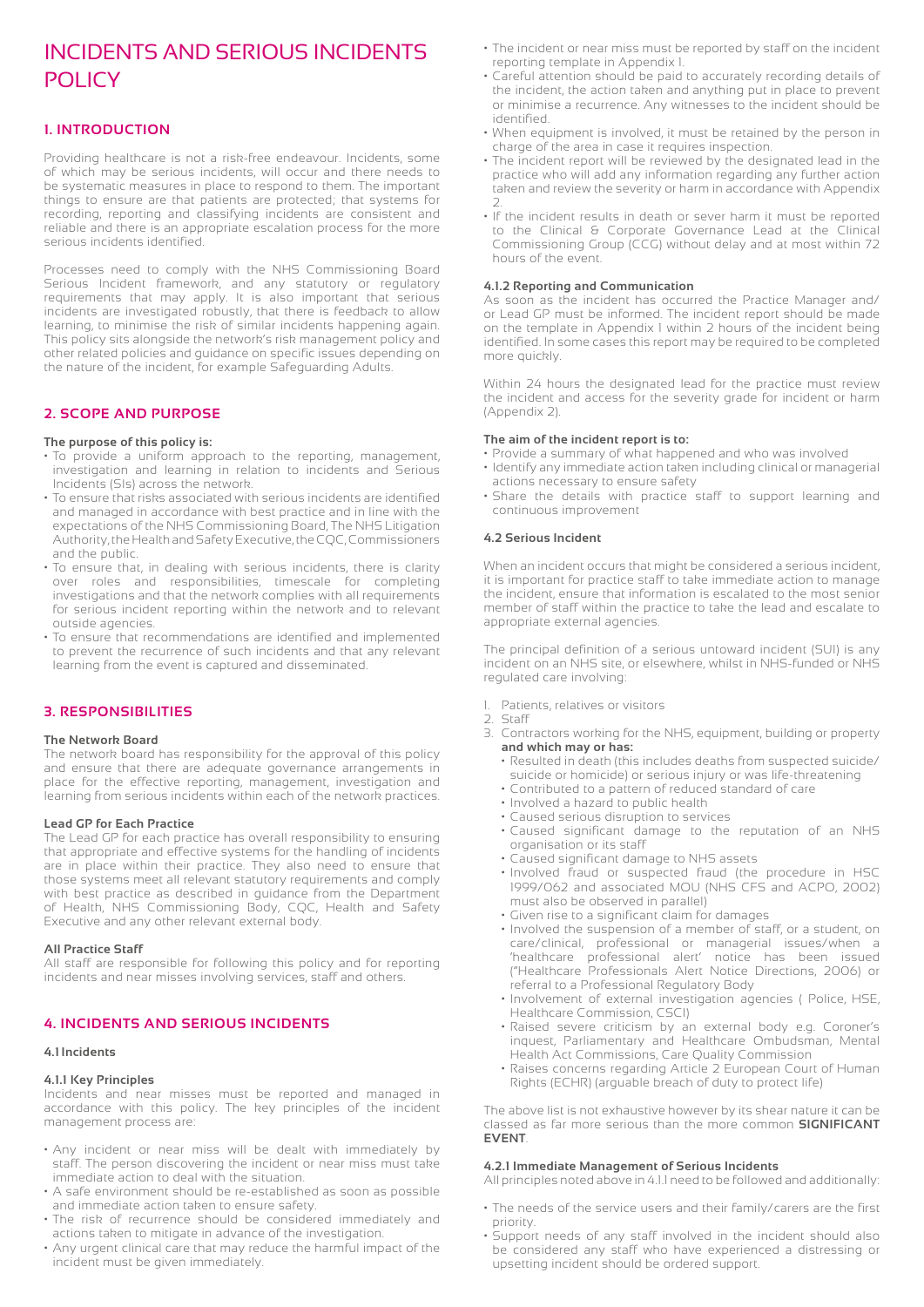- All relevant physical and documentary evidence, such as the clinical notes or medical equipment should be secured. All relevant equipment or medication should be quarantined, labelled and isolate as appropriate.
- A contemporaneous and objective entry should be made in the patient's clinical records and measurements, drawings or photographs of the area where the incident occurred should be taken if necessary, appropriate and practical to do so.

#### **4.2.2 Support for and communication with the Service User/Family/ Carer**

- A designated staff member (normally the Practice Manager) will act a support person to the service user or carer/family and be a focal point for contact and information relating to the incident, the subsequent investigation and feedback on any action taken.
- The communication link is key to ensuring that the family receives accurate and relevant information in a timely manger by the most appropriate professional.

#### **4.2.3 Duty of Candour**

A statutory Duty of Candour was introduced in November 2014, which places a formal requirement on providers of health and social care to be open with their patients and families when they suffer harm related to care or treatment. This duty will apply at all times. Failure to comply is a criminal offence and the CQC can move directly to prosecution without first serving a warning notice.

The network practices must ensure that the service user and other "relevant persons" (people acting lawfully on their behalf) are notified as soon as is responsibly practicable when things go wrong with care and treatment, and that they are provide them with reasonable support and truthful information about the incident, keep them informed about ongoing enquiries and investigations, including the outcomes of any investigation and give a verbal and written apology.

#### **4.2.4 Reporting and Communication – Serious Incidents**

It is essential that there is timely and effective reporting, escalation and communication in dealing with any serious incident, within the following parameters. These deadlines must be adhered to:

- Within 1 hour of a serious incident notify the senior member of the practice and record the incident on the practice reporting form.
- Following the death of a patient consider whether the preservation of the scene of death is required and whether or not the police need to be notified.
- Identify witnesses, including staff and other service users, ensure they receive support and take statements as quickly as possible.
- Within 24 hours the designated practice lead must review the incident report including the severity grading.
- Within 72 hours of the event the Practice Manager or Lead GP must report the incident to the Clinical & Corporate Governance Lead at the Clinical Commissioning Group (CCG).
- Good practice is to make an initial phone call to the Clinical Governance Lead at the (CCG) to be followed up with a written report giving details of the incident, who was involved, when it happened and what action has already been taken. The CCG will give a DATIX number which acts as a reference to the case. (DATIX is an official piece of software used by many CCG's to report on risk)

The CCG should respond with a written acknowledgement within 48 hours. The practice should cooperate at all times with any investigation. Following assessment the CCG will consider the following options:

- No further action is needed and the CCG confirm that the incident is closed.
- The CCG may declare a particular incident to be a major incident and involve the National Reporting and Learning System
- The CCGs performance management of the incident and advises the practice as appropriate
- The incident meets the CCG's escalation criteria and is managed by the NRLS
- Any further action will be agreed with the CCG on a case by case basis as required. Once completed the incident may be recommended for closure.
- Within 72 hours the service user/carer/family needs to be contacted and updated.
- Within 10 days and in line with Duty of Candour requirements, initial feedback must be given to the service user (or relative/carer, as appropriate).

#### **4.2.5 Grading of Serious Incidents**

Once an incident is designated an SI and reported, the practice must identify an incident grade and agree it with the relevant commissioner in order to determine the correct investigation and monitoring approach.

Practice must also ensure where an incident is graded as an SI that the Clinical Lead for the Network is informed.

#### **4.2.6 Learning from Incidents and Serious Incidents**

Once investigations into incidents have taken place it is important to learn lessons and share the learning across the network. This will take place at the network board.

#### **5. EXTERNAL INDEPENDENT INVESTIGATIONS**

On occasion, external agencies may initiate inquiries or investigations following serious incidents. Such agencies may include, but are not limited to:

- Police
- HM Coroner
- Care Quality Commission
- Health and Safety Executive
- National Patient Safety Agency
- NHS Protect

All Practice and network staff are expected to co-operate fully with these investigations. Where issues of confidentiality arise, advice should be sought from the local Caldicott Guardian or professional registration bodies.

#### **6. INFORMATION GOVERNANCE**

The network practices need to ensure they comply with data protection, Caldicott and information governance requirements in all of its incident management procedures. Any details which could enable a patient to be identified should at all times be considered confidential and the consent of the patient sought before disclosing such information. Where this isn't practicable or an individual refuses consent to disclosure, disclosure may still be lawful if justified in the public interest or where those investigating the incident have statutory powers for obtaining the information. Particular care should be undertaken when a multi-agency approach to a serious incident investigation is taking place and the advice of the Caldicott Guardian should be sought whenever a situation arises that requires disclosure of personal or confidential information without consent.

### APPENDIX 1

#### **PRACTICE INCIDENT/SIGNIFICANT EVENT ANALYSIS FORM**

**Practice Name and Address**

#### **Category of incident**

| Personal Accident            |  |
|------------------------------|--|
| Violence Abuse or Harassment |  |
| III Health                   |  |
| Clinical Incident            |  |
| Fire Incident                |  |
| Security Incident            |  |
| Informal Complaint           |  |
| Other                        |  |
|                              |  |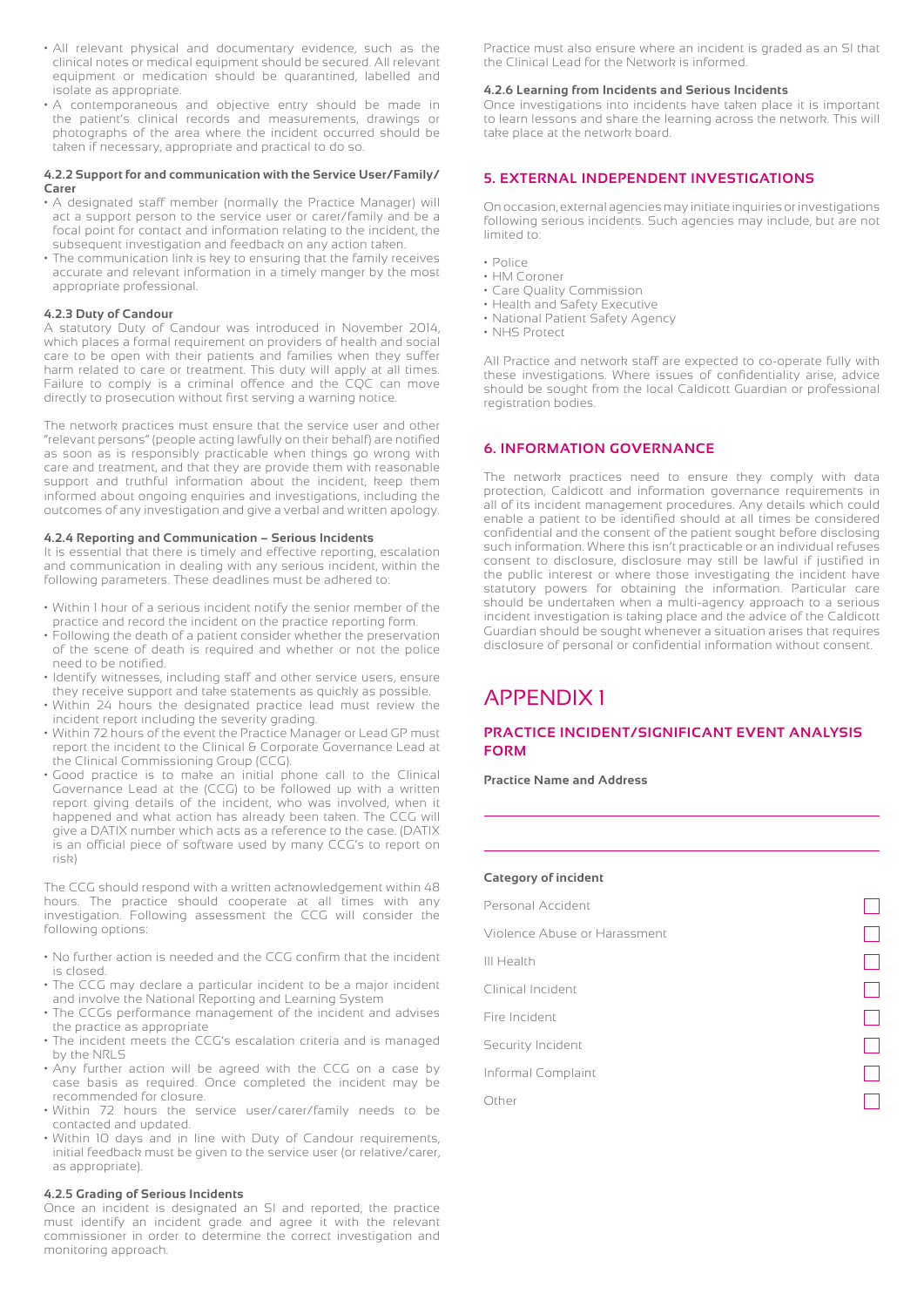| Date of making this report                                                                  |                       |  |  |
|---------------------------------------------------------------------------------------------|-----------------------|--|--|
| Reporter's Name and details                                                                 | Name:                 |  |  |
| Reported to - (name/names)                                                                  | Name <sup>.</sup>     |  |  |
| Persons involved/affected if a<br>patient is involved, please add<br>give their Emis id no. | Name/s or e.mis id no |  |  |
| Persons Notified?                                                                           | Patient<br>Carer      |  |  |
|                                                                                             | Family                |  |  |
| Degree of Harm                                                                              | None Low Moderate     |  |  |
|                                                                                             | Severe   Death        |  |  |
| When did the incident occur?                                                                | Date:                 |  |  |
|                                                                                             | Time:                 |  |  |

| Where did the incident occur?                                                                                      |                                                                               |
|--------------------------------------------------------------------------------------------------------------------|-------------------------------------------------------------------------------|
| What happened?                                                                                                     |                                                                               |
| Give a factual account of the<br>incident, including a description<br>of:                                          |                                                                               |
| • Any medical devices or<br>equipment involved.<br>· Any medicines involved<br>• Any other relevant<br>information |                                                                               |
| Immediate Action Taken                                                                                             |                                                                               |
| Result of investigation:                                                                                           |                                                                               |
| · learning points<br>· further action to be taken<br>• time frame for implementing                                 |                                                                               |
| Identify significant event                                                                                         | Adverse event / Near Miss                                                     |
| Who has been informed<br>(Circle appropriate response)                                                             | Primary Care Trust / NPSA /<br><b>HSE Social Services / Police /</b><br>Other |

Signatures

(anyone who has written on this form should sign)

Date